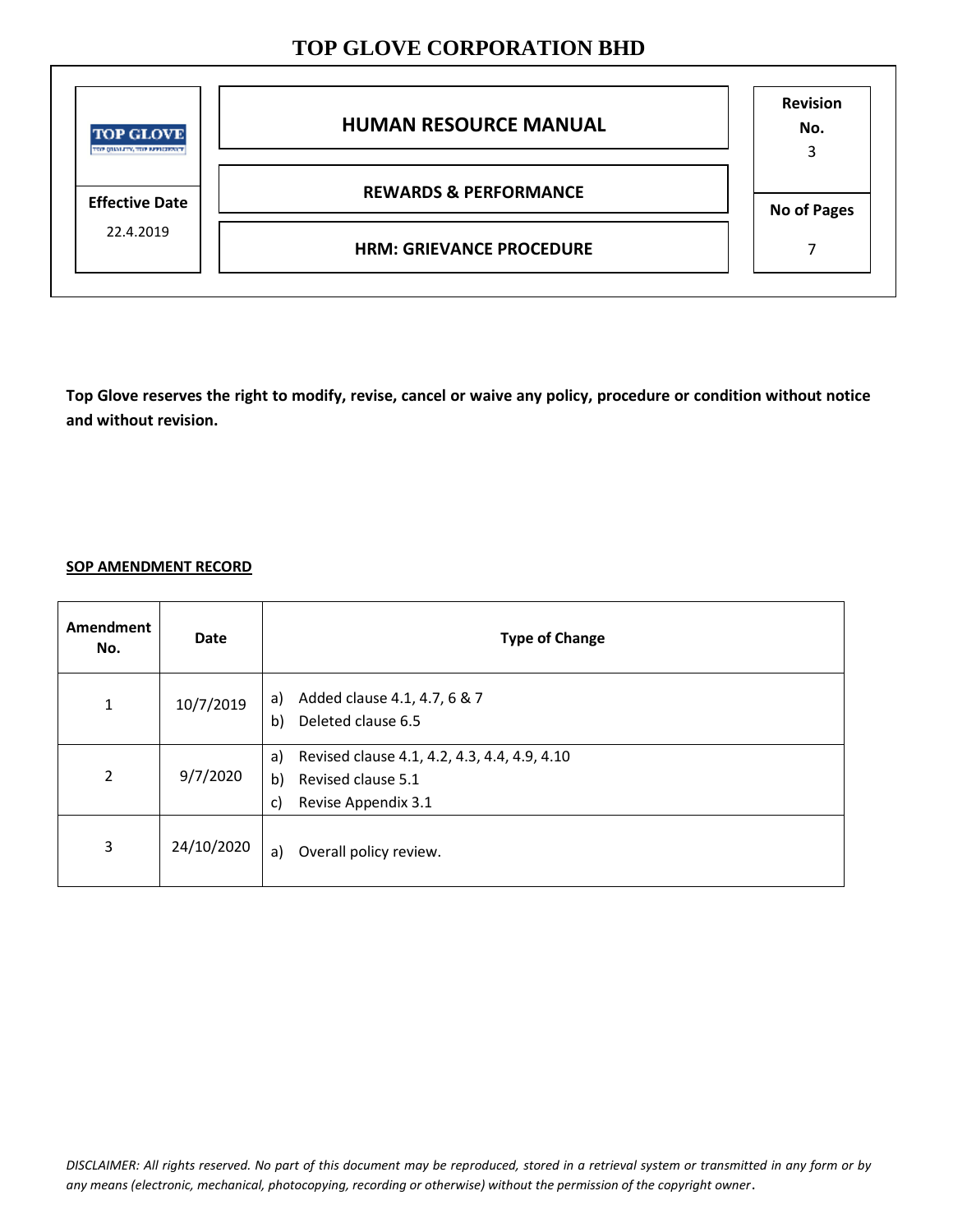| <b>TOP GLOVE</b><br>TOP QUALITY, THE EFFICIENCY | <b>HUMAN RESOURCE MANUAL</b>     | <b>Revision</b><br>No.<br>3 |
|-------------------------------------------------|----------------------------------|-----------------------------|
| <b>Effective</b>                                | <b>REWARDS &amp; PERFORMANCE</b> | <b>No of Pages</b>          |
| Date<br>22.4.2019                               | <b>HRM: GRIEVANCE PROCEDURE</b>  |                             |

### **1.0 OBJECTIVE**

The objective of this policy prescribes the Company's policy on Grievance Procedure. It is the desire of the Company that the grievance arising between an employee and the Company to be settled as amicably and as quickly as possible. The Policy on Grievance Procedure (hereinafter referred to as "the Policy") is developed with the objective to:

- (a) provide a mechanism for employees to raise a grievance;
- (b) educate our employees to recognize the types of grievance; and
- (c) ensure adequate procedures are available to address the grievance and prevent or minimize its occurrence and recurrence.

### **2.0 SCOPE**

This policy applies to all employees of the Company and its subsidiaries.

### **3.0 TYPE & DEFINITION OF GRIEVANCES**

Below is the example of the type/definition of grievances and the following list is not exhaustive.

3.1 Infrastructure:

(e.g. the working room does not have sufficient lighting or ventilation, the space assigned to the employee is not sufficient to safely conduct the work)

3.2 Personal relation:

(e.g. a supervisor has used a physical or verbal harassment, there is a conflict between co workers).

3.3 Contractual rights:

(e.g. payment is systematically delayed, there are illegal deduction, overtime is not paid according to statutory rate)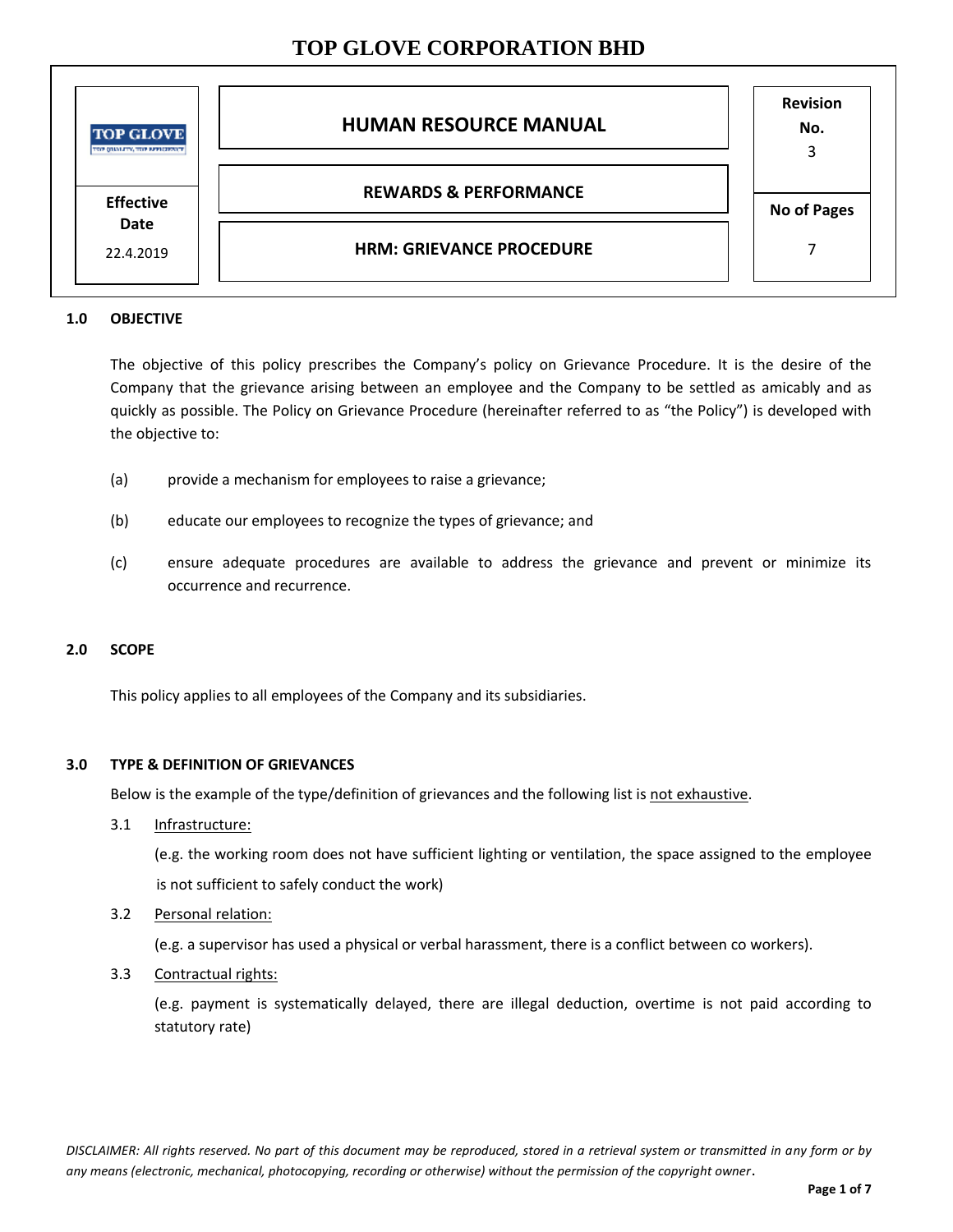| <b>TOP GLOVE</b><br>TOP QUALITY, THE EPHOTOXICE | <b>HUMAN RESOURCE MANUAL</b>     | <b>Revision</b><br>No.<br>3 |
|-------------------------------------------------|----------------------------------|-----------------------------|
| <b>Effective</b>                                | <b>REWARDS &amp; PERFORMANCE</b> | <b>No of Pages</b>          |
| Date<br>22.4.2019                               | <b>HRM: GRIEVANCE PROCEDURE</b>  |                             |

### 3.4 Human and labour rights:

(e.g. an employee has suffered discrimination based on gender, religion, place of origin, an employee has been punished without reasons, the water available during working time is not drinkable, sexual harassment either by verbally or physically and etc.)

#### **4.0 METHODS OF GRIEVANCE REPORTING**

- 4.1 Employee should try to resolve the disputes or minor problems at their lowest level harmoniously and informally. Alternatively, methods of raising a grievance can be made either via email, letter, text messaging, verbal via phone call/ one to one, text messaging by the employee to the immediate superior (IS)/ Head of Department (HOD)/ Head of Factory (HOF)/ Group Head of Department (GHOD)/ Factory Human Resource (FHR)/ Group Human Resources (GHR), online feedback form, grievance box, [TG@whistleblower.com.my,](mailto:TG@whistleblower.com.my) Centralized Worker's Helpline at *+016-2062998,* or workers can report directly to third party independent helpline (i.e. Impactt helpline) which open during the periodic audit exercise for a scheduled period of time.
- 4.2 However, in the event of a serious grievance, employee is advised to raise the grievance directly to the HOF/ GHOD/ GHR at the soonest available opportunity.
- 4.3 For any verbal or text messaging grievance made, it shall then transfer into a written document as it shall be the grievance evidence for future record reference.
- 4.4 In the event if the worker is incapable to write or report his/her grievance, he/she can seek help from worker representative (WR)/ trusted friend, whichever the worker feels comfortable to assist for the writing or to act as a witness to raise a grievance at any level.
- 4.5 Employee have an option to declare or not to declare their details such as name, employee number, designation and department during grievance reporting. Generally, Employees are encouraged to declare their information shall he /she wish to help the management to hasten the progress of resolving the grievance.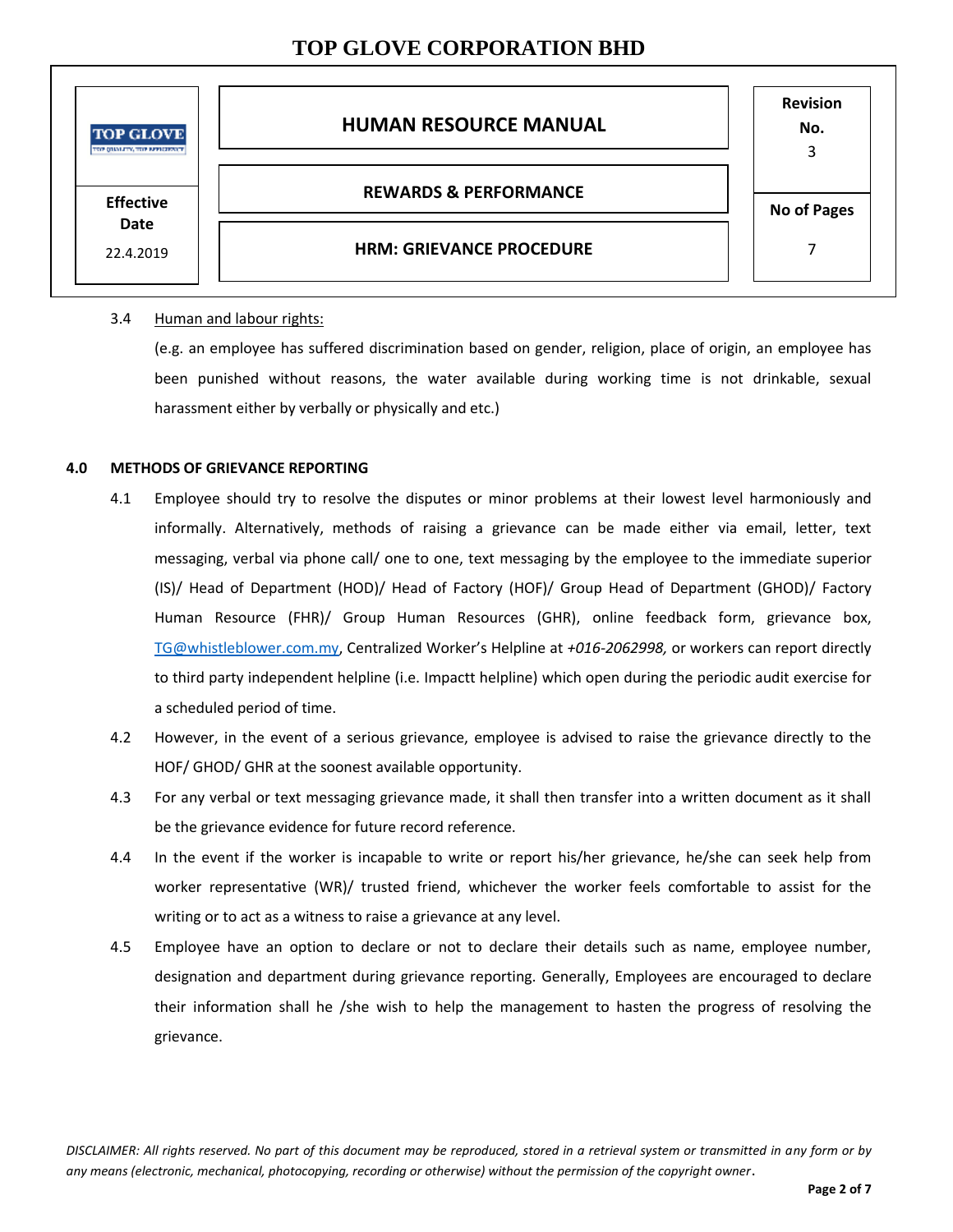| <b>TOP GLOVE</b><br>TOP QUALITY, THE EFFICIENCY | <b>HUMAN RESOURCE MANUAL</b>     | <b>Revision</b><br>No.<br>3 |
|-------------------------------------------------|----------------------------------|-----------------------------|
| <b>Effective</b>                                | <b>REWARDS &amp; PERFORMANCE</b> | <b>No of Pages</b>          |
| Date<br>22.4.2019                               | <b>HRM: GRIEVANCE PROCEDURE</b>  |                             |

#### **5.0 PROCEDURE ON ADDRESSING A GRIEVANCE**

- 5.1 Every grievance shall be treated with strictest confidentiality and the employee shall be safeguarded from all forms of unfair or unwarranted treatments. There shall be no repercussion or punitive action against the employee for reporting a grievance.
- 5.2 An employee has the absolute right to report a grievance in the workplace and this right is fully supported by the Company. If you have a grievance, don't keep quiet, please note that employees are allowed to report the grievances directly to IS/ FHR/ HOD/ HOF/ GHOD/ GHR.
- 5.3 Employee shall officially bring a grievance to the attention of the IS/ FHR/ HOD/ HOF/ GHOD/ GHR at the earliest opportunity within fourteen (14) days from the date of occurrence. Any grievance forwarded in writing to the Company, employee shall be reminded that where a grievance is left longer, it may be more difficult to gather accurate evidence to address the grievance.
- 5.4 When reporting a grievance, employee is advised to keep a record of all incidents with the person's name, dates, time, place of incident, a description of the incident, name of witnesses (if any) to support the investigation.
- 5.5 If the grievance raised involves the Immediate Superior, then the employee should immediately report to the HOD/ HOF.
- 5.6 Below steps shall be executed when a grievance reported is not addressed or resolved:

### Step 1:

If the employee fails to obtain satisfactions, remedies or actions within five (5) working days from his/her IS or FHR, he/she may approach or write his/her grievance to Head of Group Human Resources (HoGHR). Any party handling the grievance and shall provide the details for follow up or future reference for record purposes.

Step 2:

If the matter is not resolved within five (5) working days after reference made to HoGHR, the employee may take up the matter to the Managing Director (MD) in writing.

Step 3:

MD shall decide within ten (10) working days and the decision made is final.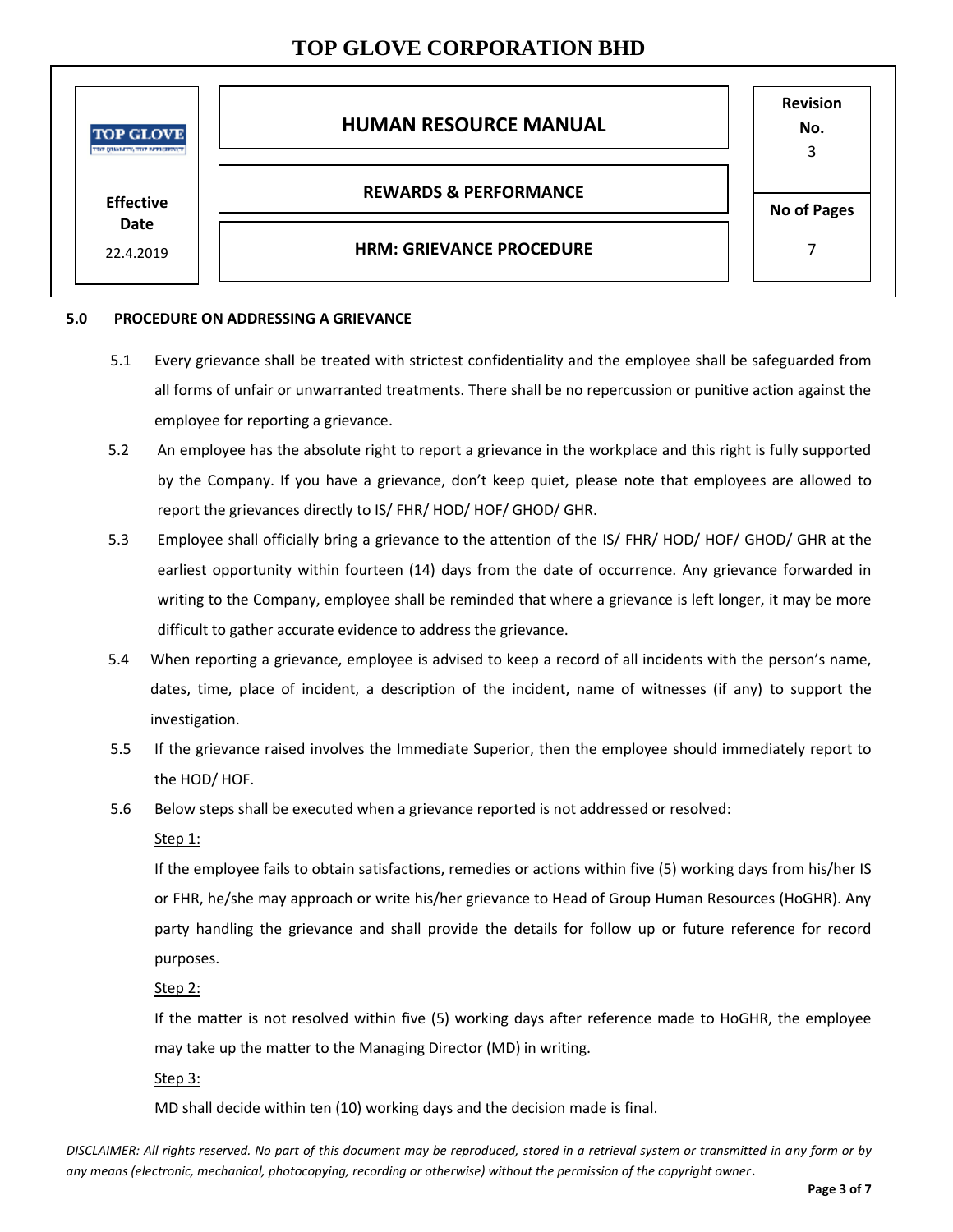| <b>TOP GLOVE</b><br>TOP QUALITY, THE EFFICIENCY | <b>HUMAN RESOURCE MANUAL</b>     | <b>Revision</b><br>No.<br>3 |
|-------------------------------------------------|----------------------------------|-----------------------------|
| <b>Effective</b>                                | <b>REWARDS &amp; PERFORMANCE</b> | <b>No of Pages</b>          |
| Date<br>22.4.2019                               | <b>HRM: GRIEVANCE PROCEDURE</b>  |                             |

#### **6.0 PROTECTION AGAINST RETALIATION**

- 6.1 Retaliation includes, but not limited to, any forms of abuse, threat, intimidation, termination or retraction of benefits, demotion, victimization, social exclusion, and defamation.
- 6.2 Retaliation against employees who have, in good faith, properly reported the grievance or against employees who have cooperated with a duly authorized investigation, is strictly prohibited.
- 6.3 After a grievance is reported, the Company shall strive to protect the identity of the employee who reported the grievance, and ensure confidentiality of all communications. Protection shall be given during and after investigation as and when necessary and appropriate.
- 6.4 Where there is a risk of potential retaliation the Company shall maintain confidentiality of the employee until the issue is resolved or the risk has been effectively mitigated.
- 6.5 Retaliation is a misconduct and any party who commits retaliation may be subject to disciplinary actions.
- 6.6 Employee who has been retaliated against shall report directly to HoGHR or third party independent channels (i.e[. TG@whistleblower.com.my](mailto:TG@whistleblower.com.my) or Impactt helpline).

### **7.0 INVESTIGATION PROCEDURE**

- 7.1 All the stages of the procedure where a time limit is specified, such time frame may be extended by mutual consent between the Company and the employee.
- 7.2 Appropriate action will be taken against any party who failed to follow up or take appropriate actions upon receiving the grievance.
- 7.3 In the event of the employee made a request to engage a third party investigation for the grievance, the Company will consider the request by engaging an independent counsellor.
- 7.4 If an employee leaves the Company or not being cooperative in the midst of the investigation, the Company shall proceed in their absence and to reach a finding based on the available evidence where decision shall be made accordingly.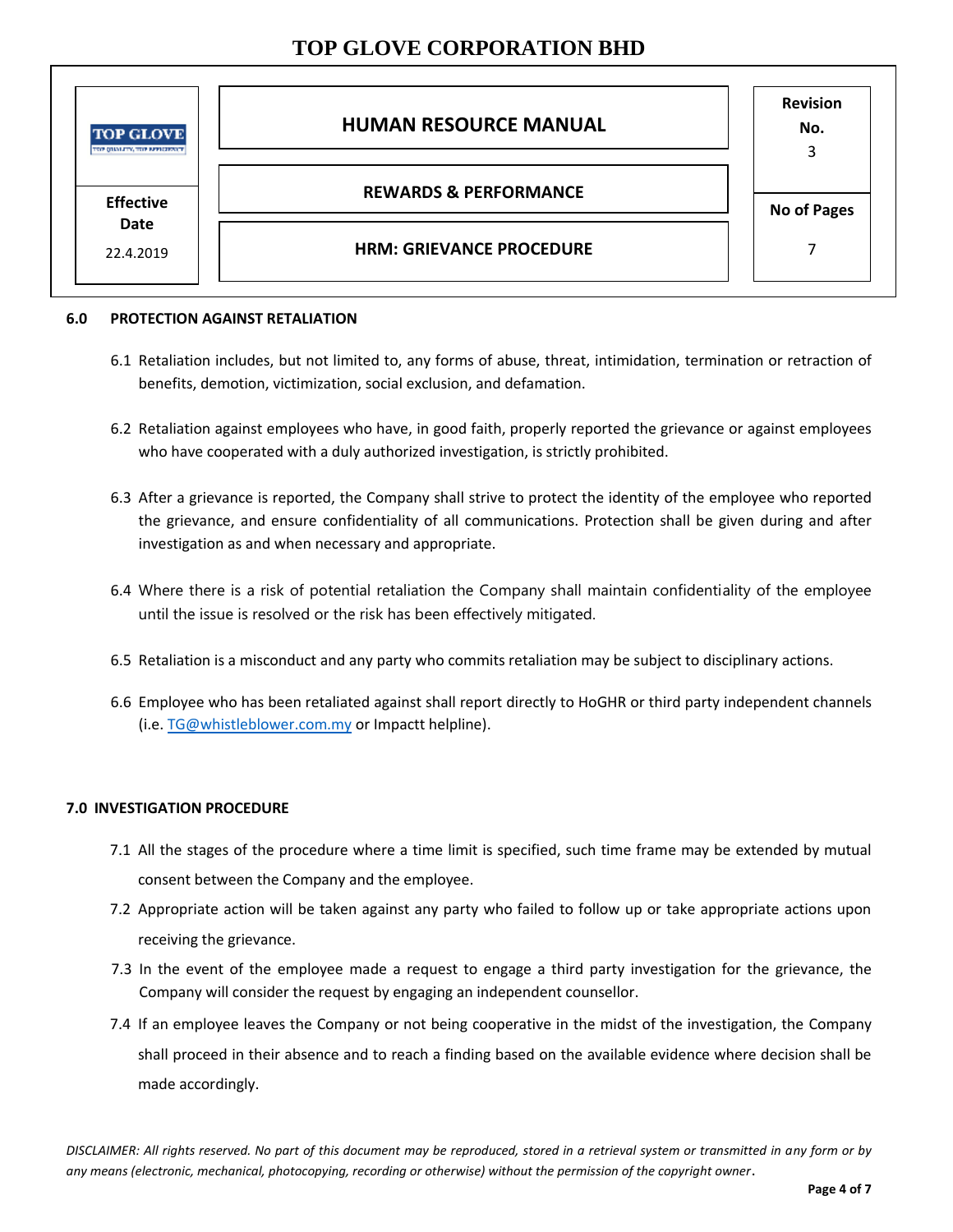| <b>TOP GLOVE</b><br>TOP QUALITY, THE EFFICIENCY | <b>HUMAN RESOURCE MANUAL</b>     | <b>Revision</b><br>No.<br>3 |
|-------------------------------------------------|----------------------------------|-----------------------------|
| <b>Effective</b>                                | <b>REWARDS &amp; PERFORMANCE</b> | <b>No of Pages</b>          |
| Date<br>22.4.2019                               | <b>HRM: GRIEVANCE PROCEDURE</b>  |                             |

#### **8.0 FEEDBACK TO THE EMPLOYEE**

- 8.1 The employee shall be informed of the outcome of the investigation or if remediation action is taken to resolve the grievance.
- 8.2 Where a grievance is investigated, a letter detailing the findings and justifications for the grievance shall be provided to the employee. All decisions shall be fully justified in writing to the employee.
- 8.3 Although the Company encourages employees to raise a grievance immediately, the employees are expected to act in good faith.
- 8.4 If the grievance made is proven after investigation or inquiry to be malicious or the employee reported with wilful dishonesty and in bad faith, the Company reserves the rights to take the appropriate disciplinary actions against the employee.

### **9.0 RETRACTION OF GRIEVANCE**

9.1 If an employee decides to withdraw the grievance at any stage of investigation, he/ she has to write in formally to the related personnel as stated in clause 4.0.

### **10.0 IMPLEMENTATION OF THE POLICY**

10.1 This Policy shall be accessible to employees via:

- (a) Communication;
- (b) Education; and
- (c) Training.
- 10.2 Company shall provide training programme to both Management and employees regularly such as during orientation/ assembly/ briefing / annual refresher, in which employees could be educated in the area of handling a grievance and the reporting mechanism in place.

#### **11.0 POLICY REVIEW**

11.1 The Company shall revise and update the policy as and when it deemed appropriate.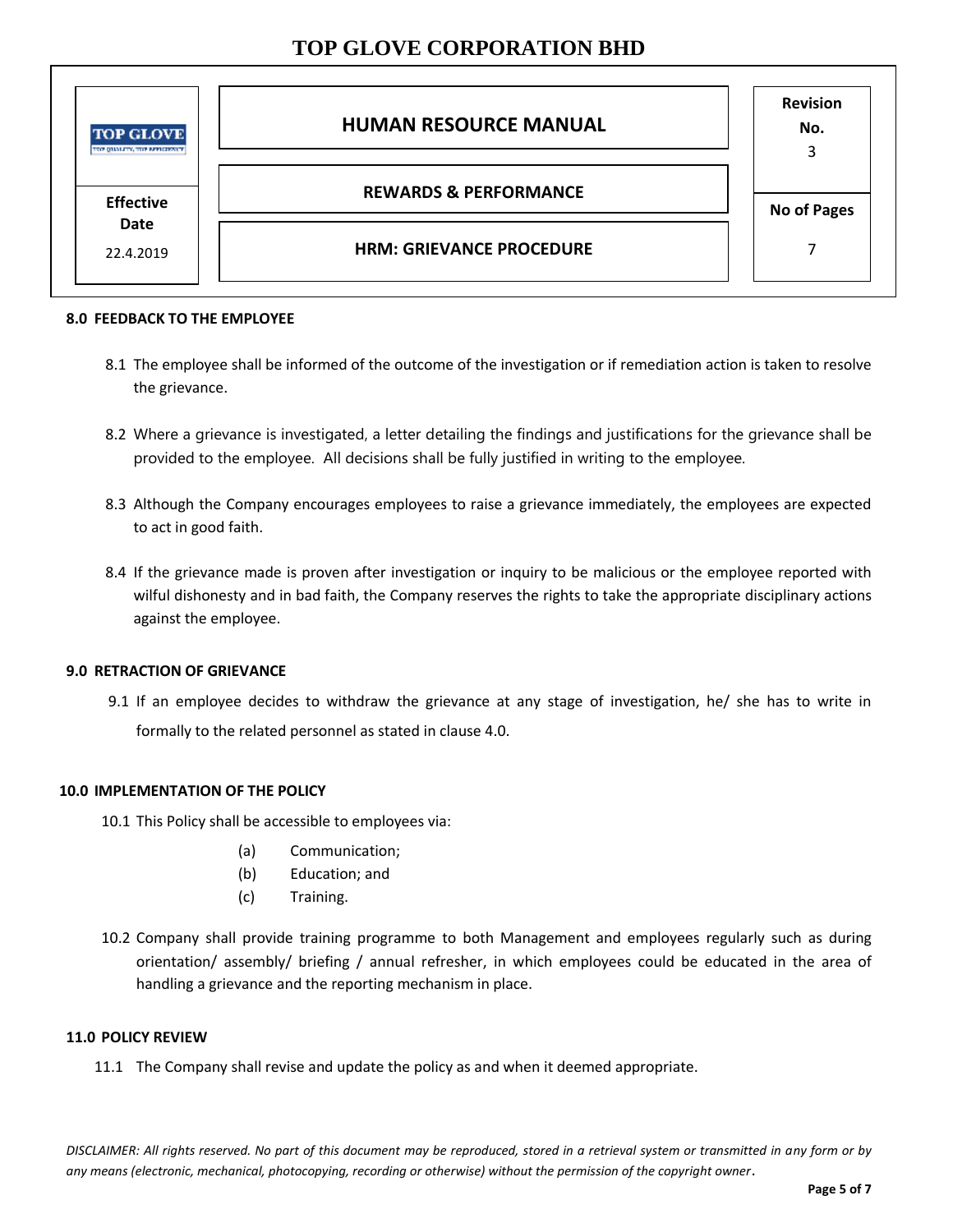